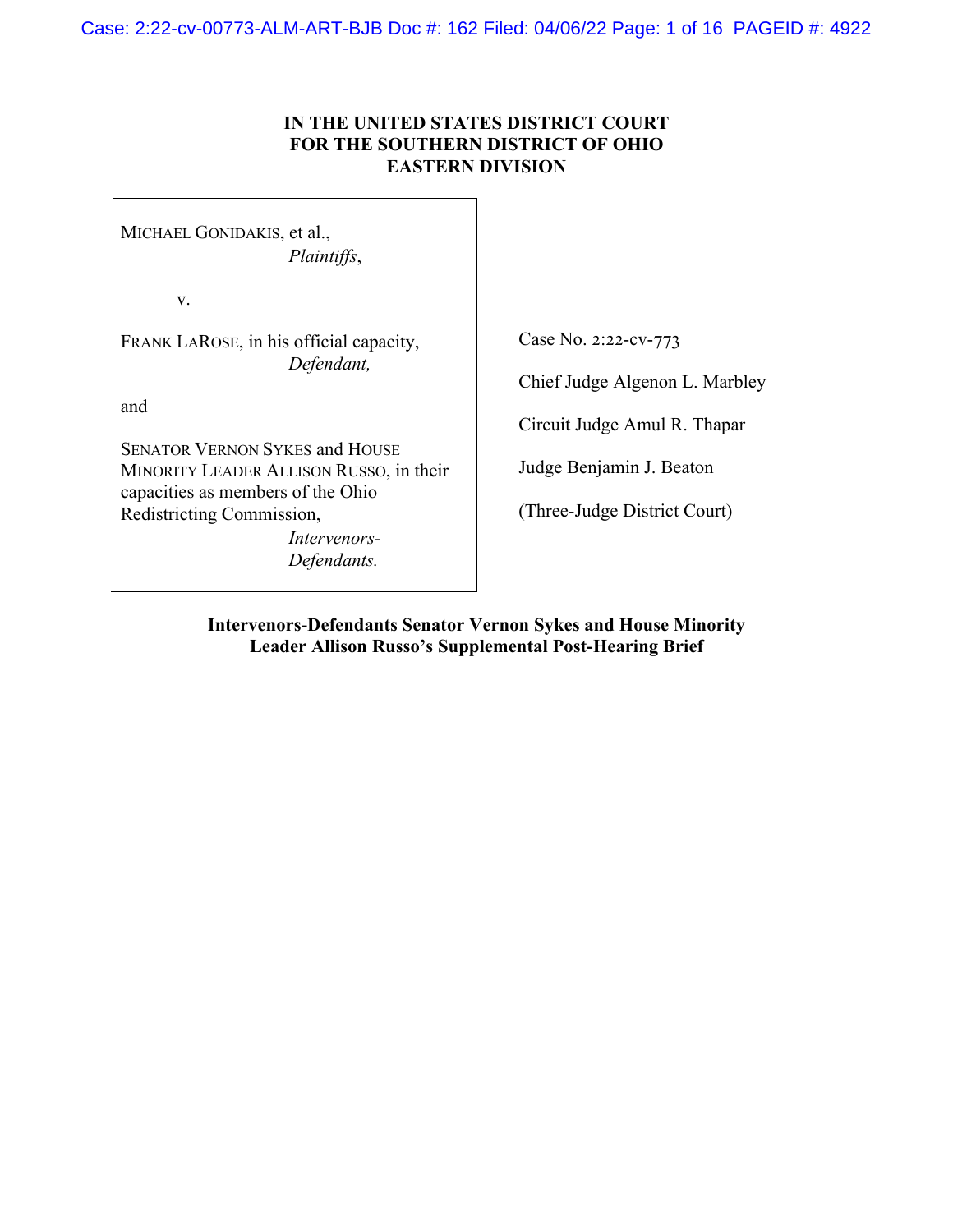# **TABLE OF CONTENTS**

| $\mathbf{I}$ . | Federal courts setting electoral maps must harmonize federal law with   |                                                                                                                             |    |
|----------------|-------------------------------------------------------------------------|-----------------------------------------------------------------------------------------------------------------------------|----|
| П.             | The Court cannot require Ohioans to vote under the 2011 map or the      |                                                                                                                             |    |
| Ш.             | If this Court were to order the adoption of a map, it should select the |                                                                                                                             |    |
|                | А.                                                                      | Unlike the Fourth Plan, the Johnson/McDonald map complies                                                                   |    |
|                | <b>B.</b>                                                               | The Johnson/McDonald map is the only map "drafted" by the<br>Commission, as required by the state constitution and the Ohio |    |
|                |                                                                         |                                                                                                                             | 12 |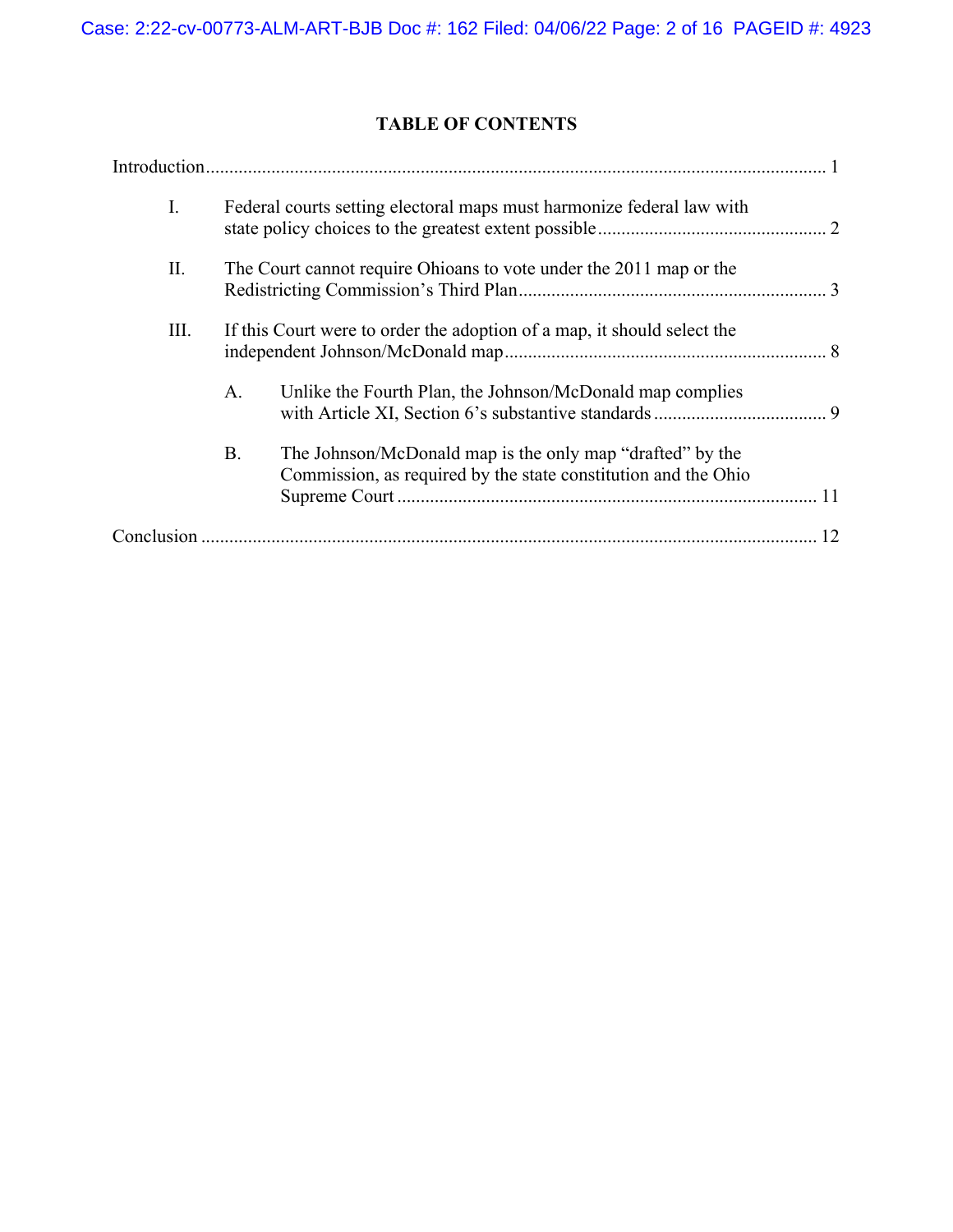#### **INTRODUCTION**

A federal court facing an impending state election without a valid map follows a welltravelled path. Initially, the court must allow the state officials responsible for map drawing the opportunity to fix the problem themselves. *See Growe v. Emison*, 507 U.S. 25, 35–36 (1993). This Court has appropriately followed—and continues to follow—that dictate. It has afforded Ohio ample time to devise a map that complies with both the federal and state constitutions. But if Ohio's effort fails, this Court takes on the "unwelcome obligation," but solemn responsibility, of setting an interim map to be used in the upcoming elections. *See Connor v. Finch*, 431 U.S. 407, 415 (1977).

In that event, the appropriate remedy is clear: This Court should order Secretary LaRose to adopt the map drawn by a bipartisan pair of independent mapmakers appointed by the Ohio Redistricting Commission. That map—which was drafted in public view to ensure a fair and transparent process—satisfies all of the substantive commands of the recent amendments to the Ohio Constitution as well as the Ohio Supreme Court's recent orders. This relief would prevent any threatened violation of the federal constitution while remaining faithful to Ohio law.

Just as clear, the alternative maps—the Third and Fourth Plans adopted by the Commission and the old Ohio map drawn in 2011—are not permissible remedies. In our system of federalism, redistricting is primarily the responsibility and duty of the states. The Supreme Court has thus repeatedly instructed that a federal-court-ordered map may stray from a state's policies only where necessary to cure a federal constitutional violation. Each of the three alternative maps, however, squarely violates the Ohio Constitution—without any benefit of curing a federal right. And the 2011 map is doubly flawed: Because the most recent census has shown that it is severely malapportioned, it would also inflict a *new* federal injury on Ohio voters. Ordering the adoption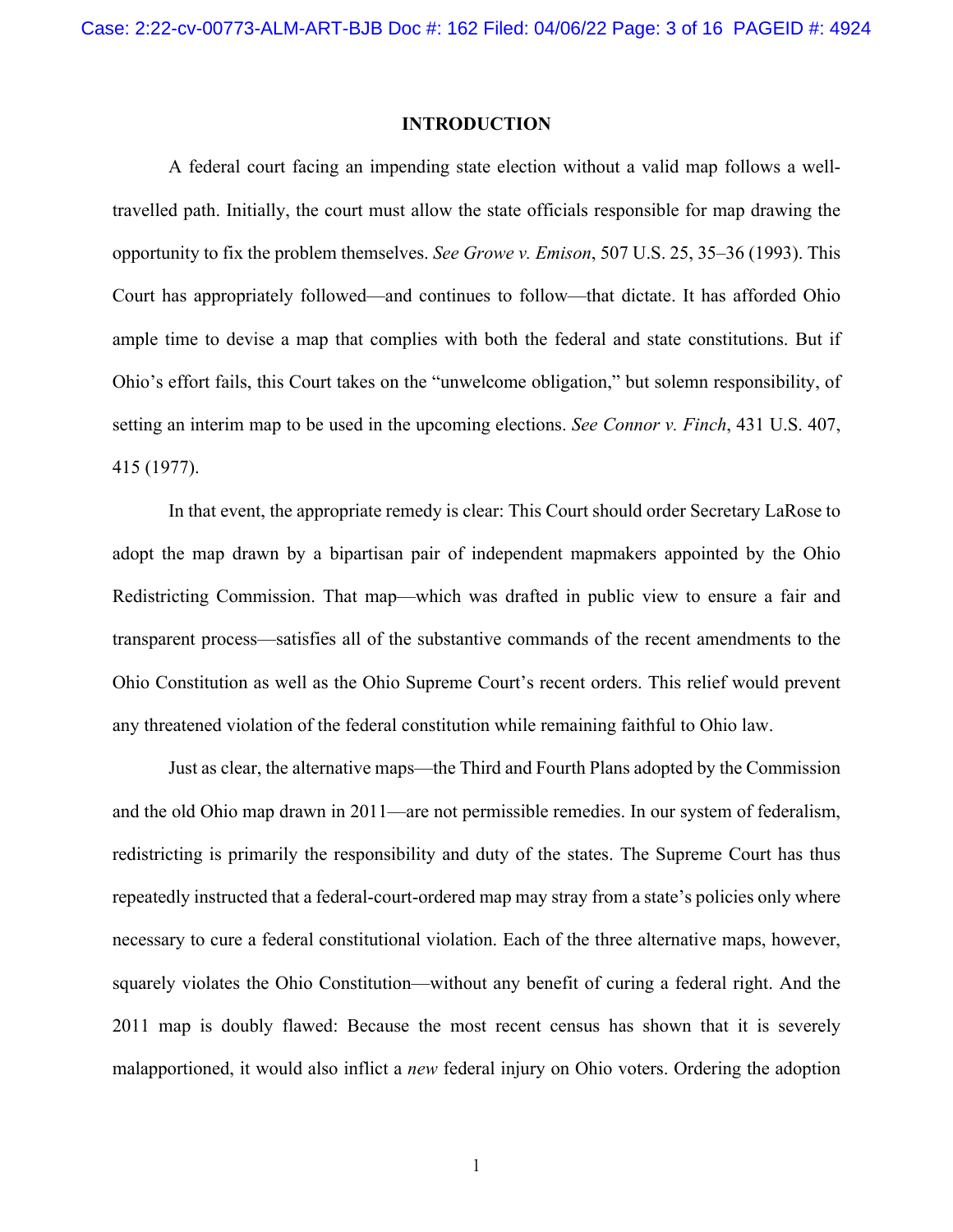of any of these maps would thus disregard the policy choices of the people of Ohio, reflected in their state constitution, and unnecessarily infringe their federal rights.<sup>1</sup>

## **I. Federal courts setting electoral maps must harmonize federal law with state policy choices to the greatest extent possible.**

The guiding principles for federal courts setting a redistricting map have been "wellknown" for half a century and necessitate a two-step inquiry here. *Sixty-Seventh Minn. State Senate v. Beens*, 406 U.S. 187, 196 (1972) (per curiam).

*First*, the court-ordered plan must comply with federal law. This means, of course, that the map must be consistent with the federal constitution and federal statutory law. The Supreme Court has also instructed that any "court-ordered reapportionment plan of a state legislature must avoid use of multimember districts, and . . . must ordinarily achieve the goal of population equality with little more than de minimis variation" unless there are "persuasive justifications" for a different approach. *Finch*, 431 U.S. at 414. These federal requirements may be disregarded only out of "necessity"— that is, when no federally compliant alternative map can be implemented in time to hold the election. *Upham v. Seamon*, 456 U.S. 37, 44 (1982) (per curiam).

 $<sup>1</sup>$  If the state processes fail to generate a map that complies with both the Ohio and federal</sup> constitutions by April 20, 2022, Senator Sykes and Leader Russo do not dispute that the preliminary-injunction factors will weigh in favor of the plaintiffs. In that event, this Court will have to step in to move the primary date and order Secretary LaRose to implement an interim map to be used in this year's elections. To streamline briefing, and in light of the previous briefing on the preliminary-injunction factors, ECF No. 110, this brief addresses only what remedy would be appropriate—in particular, what map this Court should select—should this Court's intervention become necessary. *See, e.g.*, *NAACP-Greensboro Branch v. Guilford Cnty. Bd. of Elections*, 858 F. Supp. 2d 516, 529 (M.D.N.C. 2012) (addressing remedy separately from preliminary injunction factors); *Caster v. Merrill*, 2022 WL 264819, at \*82 (N.D. Ala. Jan. 24, 2022) (same).

As for the state-legislative primary date, the evidence at this stage makes clear (and the parties appear to agree) that it should be rescheduled to August 2, 2022. *See, e.g.*, ECF No. 113 at 14; *see also Beens*, 406 U.S. at 201 n.11 (1972) (federal courts have authority to move state deadlines to prevent injury to federal rights).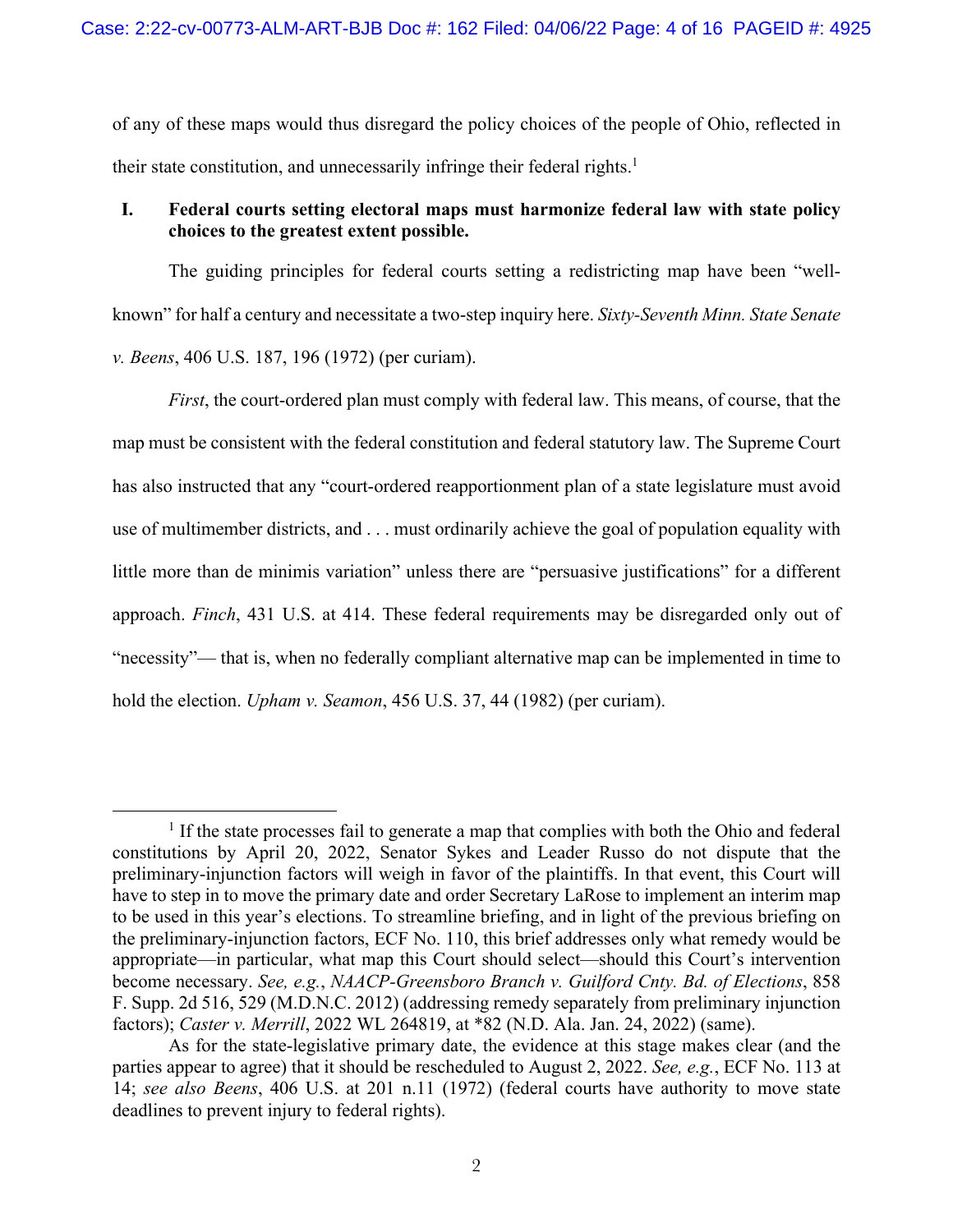*Second*, if these federal minimums are satisfied, the court must then select the plan that pursues the state's policies to the greatest extent possible. This rule respects the states' "primary jurisdiction over legislative apportionment." *White v. Weiser*, 412 U.S. 783, 795 (1973) (quotation marks omitted). In light of the states' primacy in this area, "adherence to state policy" is required so long as it "does not detract from the requirements of the Federal Constitution." *Id.* Put differently, a federal court setting a map may disregard state law only if it is necessary to cure a federal constitutional violation.

The relevant state policy comes from the state's constitution and duly enacted laws. *See id.* This means, first and foremost, that "courts should attempt to accommodate the relief ordered to the apportionment provisions of state constitutions insofar as is possible." *Reynolds v. Sims*, 377 U.S. 533, 584 (1964); *Shayer v. Kirkpatrick*, 541 F. Supp. 922, 932 (W.D. Mo.), *aff'd sub nom. Schatzle v. Kirkpatrick*, 456 U.S. 966 (1982) (examining state constitutional requirements after determining compliance with federal law). Courts must also follow valid state statutes, including any portions of a challenged law that do not conflict with federal requirements. *See North Carolina v. Covington*, 138 S. Ct. 2548, 2555 (2018) (per curiam). But federal courts are not bound to follow "laws" that violate the state constitution. *See, e.g.*, *Shayer*, 541 F. Supp. at 932 (refusing to treat the policy reflected in a proposed bill that was not enacted as the policy of the state because doing so "would be a massive intrusion into the [state] legislative process"). That's because these unconstitutional and invalid laws do *not* reflect the state's policies.

## **II. The Court cannot require Ohioans to vote under the 2011 map or the Redistricting Commission's Third Plan.**

Because this Court must follow state policy in selecting which redistricting plan to implement, this Court can easily dispatch with the 2011 map and the Redistricting Commission's Third Plan.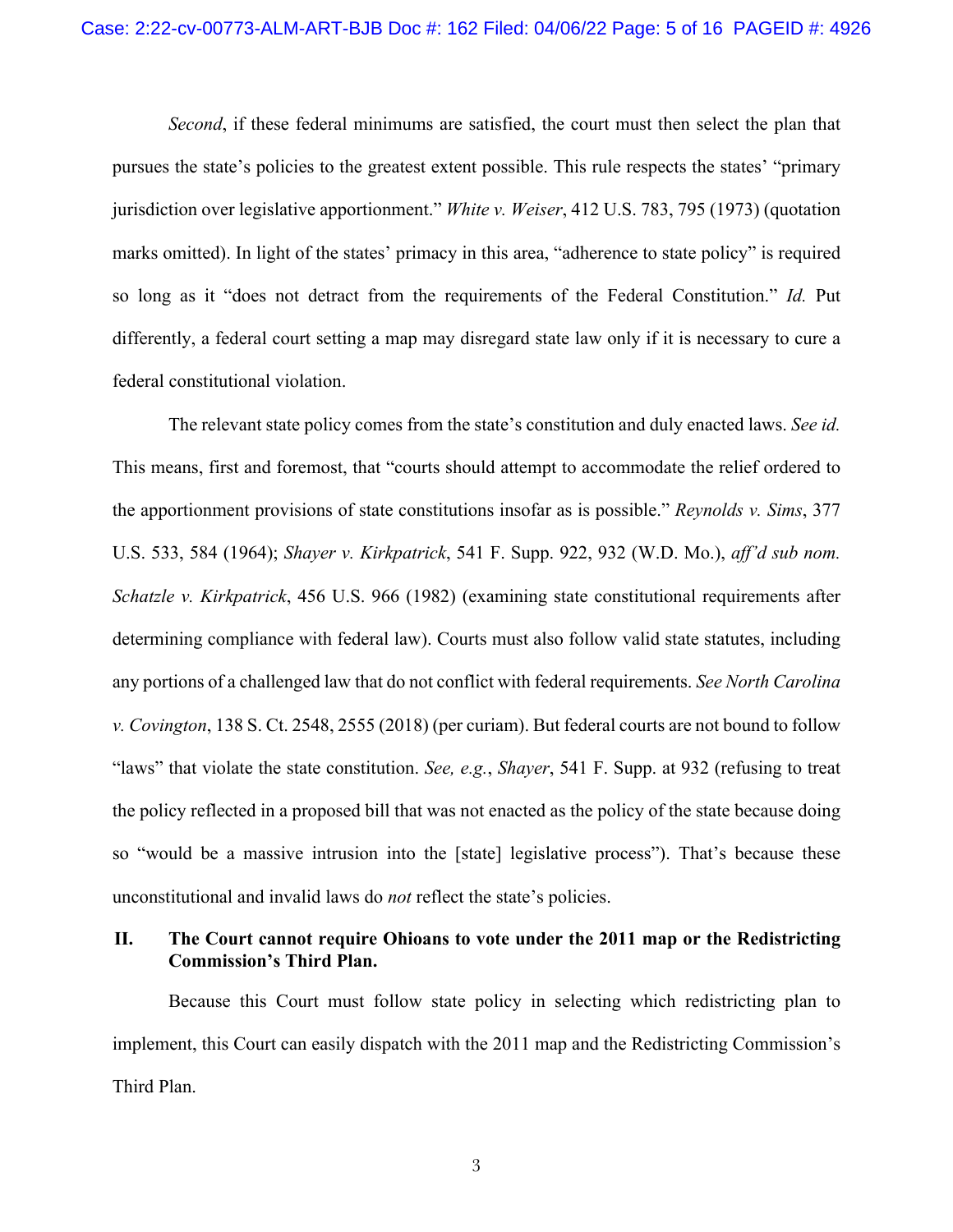*The 2011 map.* No party has asked this Court to revive the now off-the-books 2011 map. Indeed, the plaintiffs who initiated this action specifically allege in Count I of their complaint that being forced to vote under the 2011 map would violate their federal constitutional rights. It would be anomalous to grant as "relief" to a plaintiff the very thing that the plaintiff claims would cause it injury. That is reason enough to reject the 2011 map.

The 2011 map also cannot satisfy either of the two requirements for a court-ordered map. *First*, it violates federal law because, as the plaintiffs have alleged, Ohio's population changes over the past decade have decimated the 2011 map's population equality. ECF No. 86 ¶ 71. An election under that map would, in the words of the Ohio Attorney General's office, yield "clear malapportionment," PI Tr. 87:2, and therefore violate the principle of one-person one-vote. That, in turn, would invite continued litigation and the possibility of a special election to cure the tainted election. *See, e.g.*, *Tucker v. Burford*, 603 F. Supp. 276, 279 (N.D. Miss. 1985) ("In this case, wherein officials were elected from admittedly malapportioned districts, and pre-election relief was sought, ... this court has no difficulty in determining that the terms of the officials elected ... . should be shortened and a special election held to fill the remainder of these terms."); *cf. Personhuballah v. Alcorn*, 155 F. Supp. 3d 552, 562 (E.D. Va. 2016) (three-judge court) (rejecting map that may trigger strict scrutiny under federal law). Reflecting these risks, courts facing no map after a census regularly choose a new one rather than revert to the old one. *See Perry v. Perez,* 565 U.S. 388, 391–92 (2012) (per curiam); *Beens*, 406 U.S. at 195; *cf. Brown v. Jacobsen*, 2022 WL 683089, at \*11 (D. Mont. Mar. 8, 2022) (three-judge court) (deference to state policy under the Supreme Court's case law does not equate to "chang[ing] existing state maps as little as possible").

*Second*, the 2011 map does not reflect Ohio policy. Indeed, that map—"among the worst gerrymanders in the country at that time," PI Tr. 221:14–15—prompted the adoption of the very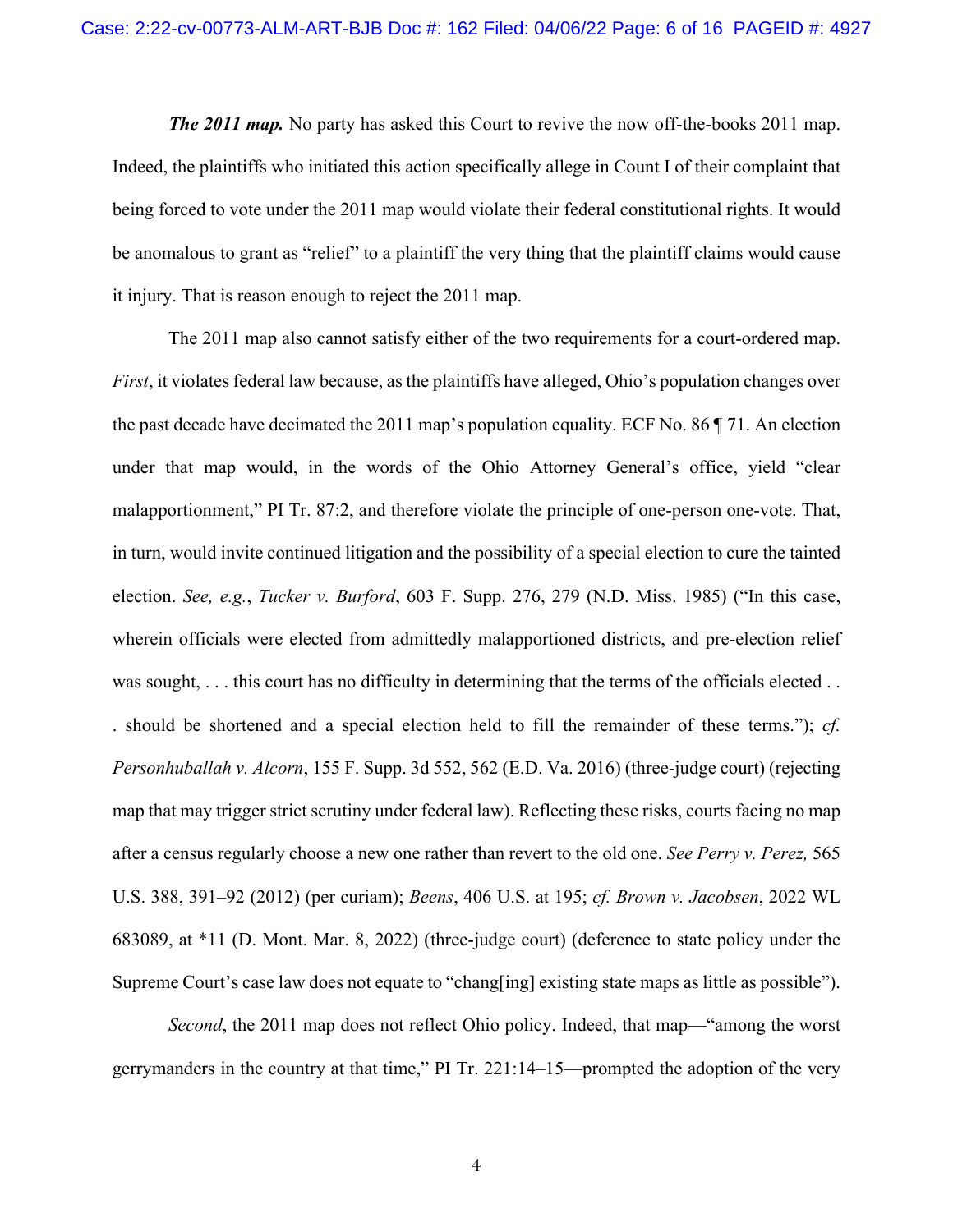state constitutional amendment that precipitated this case. The 2011 map had been challenged as a partisan gerrymander, but the Ohio Supreme Court held that the Ohio Constitution did not prohibit drawing a map with partisan advantage in mind. *See Wilson v. Kasich*, 981 N.E.2d 814, 827 (Ohio 2012). The people of Ohio responded by taking the extraordinary step of amending their constitution to ensure they would not have to vote under similarly gerrymandered maps in the future. It would be an affront to that choice to force Ohioans to vote under that same map for another election cycle when there are other options available that more closely comply with federal and state law. *See League of Women Voters of Ohio v. Ohio Redistricting Comm'n*, 2022-Ohio-65, ¶¶ 3–5, 101 (January 12, 2022) ("*LWV I*").

Practical considerations do not support overlooking the 2011 map's fatal flaws. Simply put, the 2011 map no longer reflects the status quo. As Deputy Secretary of State and Director of Elections Amanda Grandjean testified, the status quo right now is that different county boards of elections have in place different maps—but all from 2022. PI Tr. 39:23–40:17. There is no evidence that any county boards have prepared for an election based on the 2011 map. It would therefore be just as administratively burdensome, if not more so, for Ohio's election officials to implement the 2011 map as it would be to implement any other map.

*The Third Plan***.** Though potentially compliant with federal law, the Third Plan does not reflect state policy. Just the opposite. The Ohio Supreme Court—the authoritative voice on Ohio law—expressly held that the Third Plan violates it. Specifically, that Court held that the Third Plan violated the Ohio Constitution's command to minimize partisan line drawing. *League of Women Voters of Ohio v. Ohio Redistricting Comm'n*, 2022-Ohio-789, ¶¶ 25–42 (March 16, 2022) (per curiam) ("*LWV III*"); *see also* PI Tr. 174:1–9. And the Court further held that the Third Plan was procedurally defective because it was not drafted by the Commission as a whole, as the Ohio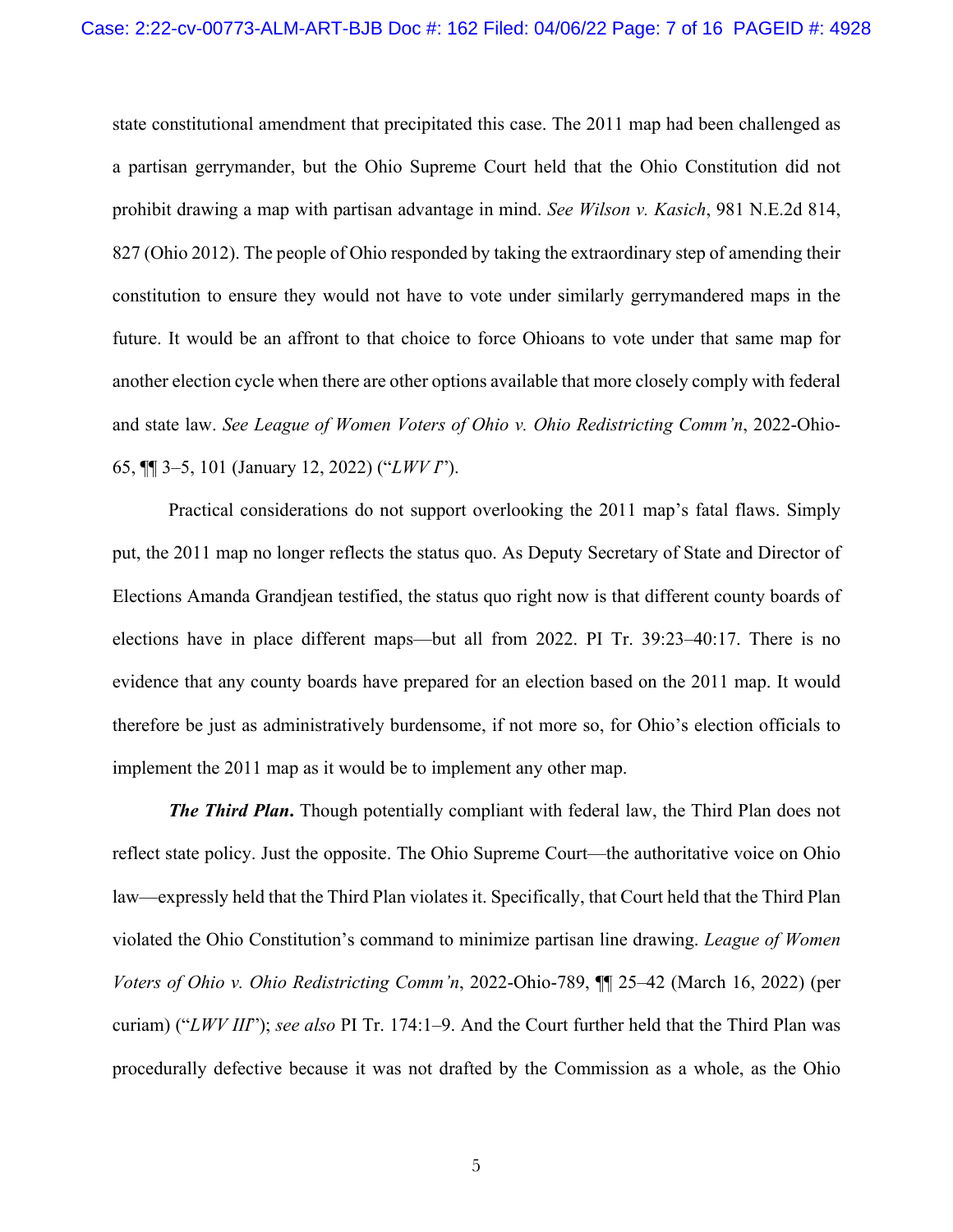Constitution requires. *See id*. Other courts faced with a government-defendant's proposed solution that violates state law have not hesitated to devise their own remedies. *See, e.g.*, *Large v. Fremont Cnty.*, 670 F.3d 1133, 1146 (10th Cir. 2012); *Harper v. City of Chicago Heights*, 223 F.3d 593, 601 (7th Cir. 2000); *Montes v. City of Yakima*, 2015 WL 11120964, at \*7 (E.D. Wash. Feb. 17, 2015). Here, moreover, the Commission has not even chosen to intervene and propose the map itself. Because the Third Plan is null under state law—and this Court has in front of it other plans that do not violate state law—this Court must reject it.

The Supreme Court's decision in *Beens* demonstrates why it would be wrong to treat the Third Plan as state policy deserving of deference. Following the 1970 census, the Minnesota legislature attempted to reapportion its state legislative districts, but the governor vetoed it. So the "endeavor failed to become law" under Minnesota's constitution. *Beens*, 406 U.S. at 189–90 & n.5. As a result, the prior law, the 1966 act, which established both the number of districts and their boundaries, remained in effect. A three-judge court promptly declared the 1966 act invalid because population shifts identified in the recent census meant the map outlined in the act violated federal law. It then drew its own map that "drastically" reduced the number of seats in the legislature to ease the task of pursuing population equality among districts while maintaining the boundaries of political subdivisions. *Id.* at 191, 200; *see also id.* at 202 (Stewart, J., dissenting).

Although the Supreme Court agreed that, "[u]nder these circumstances judicial relief was appropriate," it vacated the district court's remedy for departing from state policy. *Id.* at 195. The Court explained that the district court had erred in invalidating the portions of the 1966 act that established the number of seats in the legislature when it was only the district boundary lines that violated the federal constitution. *Id.* at 197. That meant that the 1966 act, and the number of seats it set, was still the state's policy—and the district court violated it by reducing the number of seats.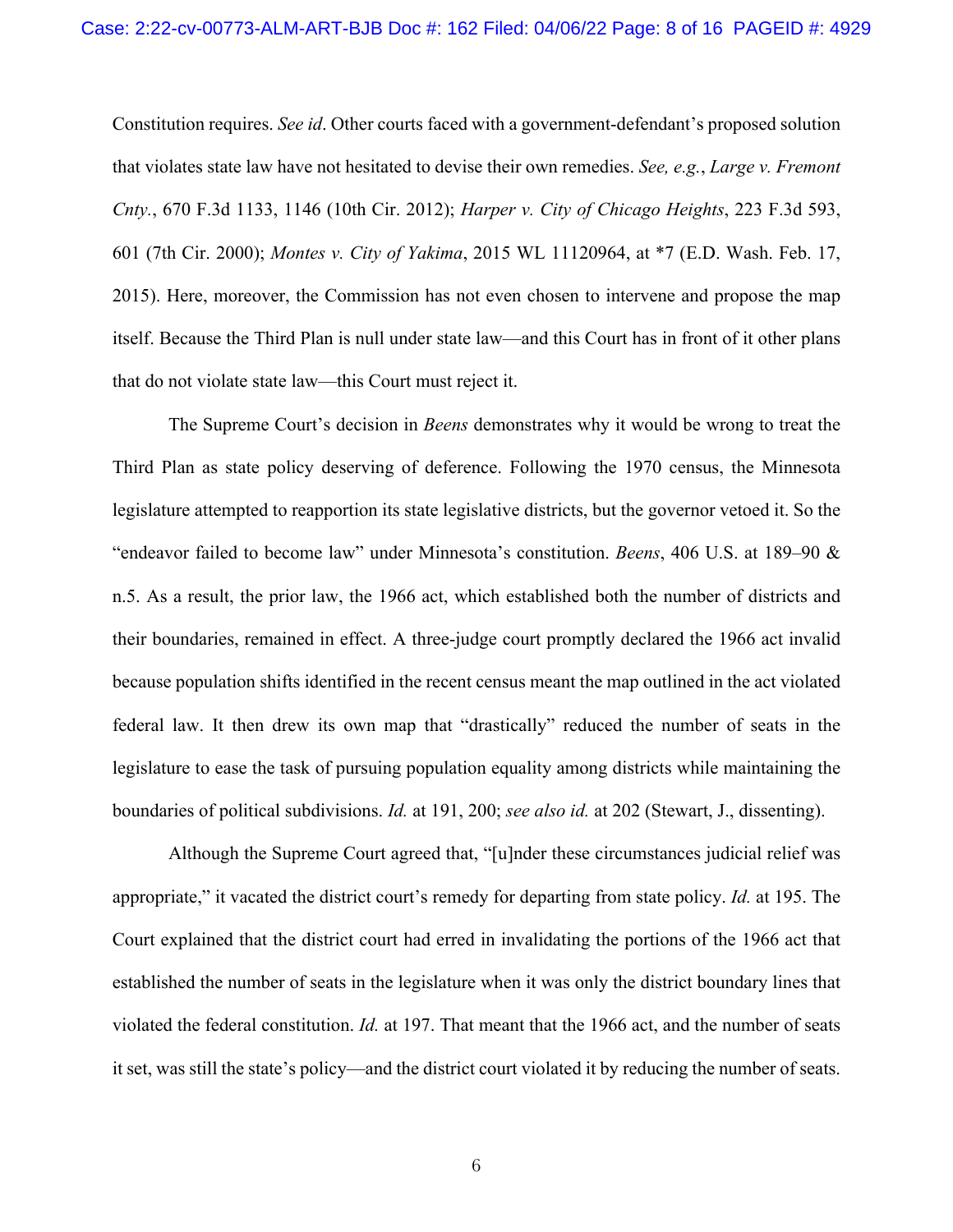Importantly, in ascertaining current state policy governing the number of legislative seats, the Supreme Court focused on the 1996 act, not the legislative proposal that had recently failed. The number of seats had been a part of the dispute between the legislature and the governor—who called for a reduction in size—that ultimately led to the latter's veto. *Beens v. Erdahl*, 336 F. Supp. 715, 720 (D. Minn. 1972) (three-judge court). But the governor's view, because it was not passed into law consistent with the Minnesota Constitution, represented only "the executive's proffered current policy," just as the "the reapportionment plan he vetoed . . . represented only the legislatures proffered current policy." *Beens*, 406 U.S. at 197. It therefore could not justify the district court's decision to reduce the legislature's size, and the district court was required to follow the policy reflected in Minnesota's valid laws.

The failure of the Third Plan here mirrors the governor's proffered policy in *Beens*. There, the governor's vote, though necessary to enact a valid plan under state law, was not sufficient and so it reflected only his "current" proffered policy. Likewise, here, a majority of the Commission's vote, though necessary under Ohio law, is not sufficient; the plan for which they vote must also comply with the Ohio Constitution and the Ohio Supreme Court's orders. Because the Third Plan does not, it is void under state law and thus represents no more than the "proffered current policy" preferences of the members of the Commission who voted for it.

Finally, adopting the Third Plan would create perverse incentives. If this Court implements the Third Plan even though it has been found to violate the state constitution, the Redistricting Commission would have little reason to comply with the Ohio Constitution in the future. The Commission—and analogous bodies in other states—could comfortably disregard the state constitution knowing that, at the end of the day, a federal court would allow their plan to take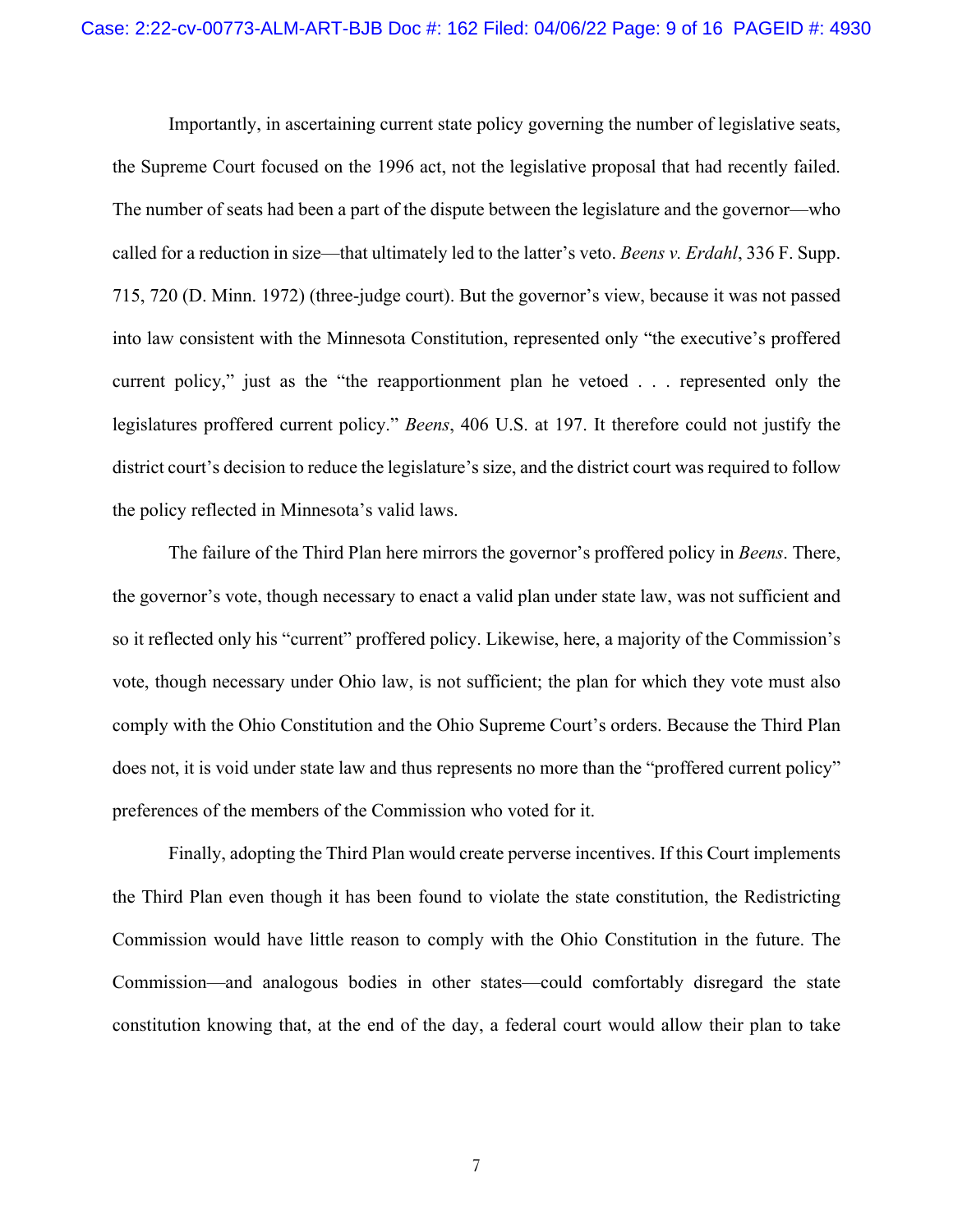effect anyway. A rule of law that, in this way, undermines the fundamental restraint that the people of Ohio have put in place does not advance the policy of the state.

## **III. If this Court were to order the adoption of a map, it should select the independent Johnson/McDonald map.**

The available map that best reflects the State's policies and preferences here is the bipartisan map drawn by independent mapmakers, Dr. Douglas Johnson (appointed by the Republican Commissioners) and Dr. Michael McDonald (appointed by the Democratic Commissioners), that the Commission appointed at the direction of the Ohio Supreme Court. These experts, assisted by the Commission's staff, worked nonstop for nearly six days straight to create a map that satisfied the state constitution's requirements and the Ohio Supreme Court's orders. They worked transparently and in public, resolved any technical disagreements by consensus or with the assistance of mediators, and produced complete House and Senate maps by the courtordered deadline of March 28. And this Johnson/McDonald map achieved nearly perfect partisan symmetry, proportionality, and compactness—the key factors required under Article XI of the Ohio Constitution.

Critically, the Johnson/McDonald map is, in every measure, also better than the only map adopted by the Commission not yet struck down by Ohio Supreme Court—the Fourth Plan. As the Ohio Supreme Court's deadline for a new map approached, Republican staffers drew up the Fourth Plan out of sight and without input from the full Commission. It is "almost identical" to the unconstitutional Third Plan. PI Tr. 174:22; *see, e.g.*, Susan Tebben, *Ohio Republicans abandon independent mapmakers to pass slightly modified GOP maps*, Ohio Capital Journal (March 29,  $2022$ ) https://perma.cc/JX2B-756W. Yet, with almost no debate or meaningful consideration, a partisan majority voted to adopt this patently unconstitutional plan. This sham process and partisan product is antithetical to what Ohio's Constitution, and the overwhelming majority of voters who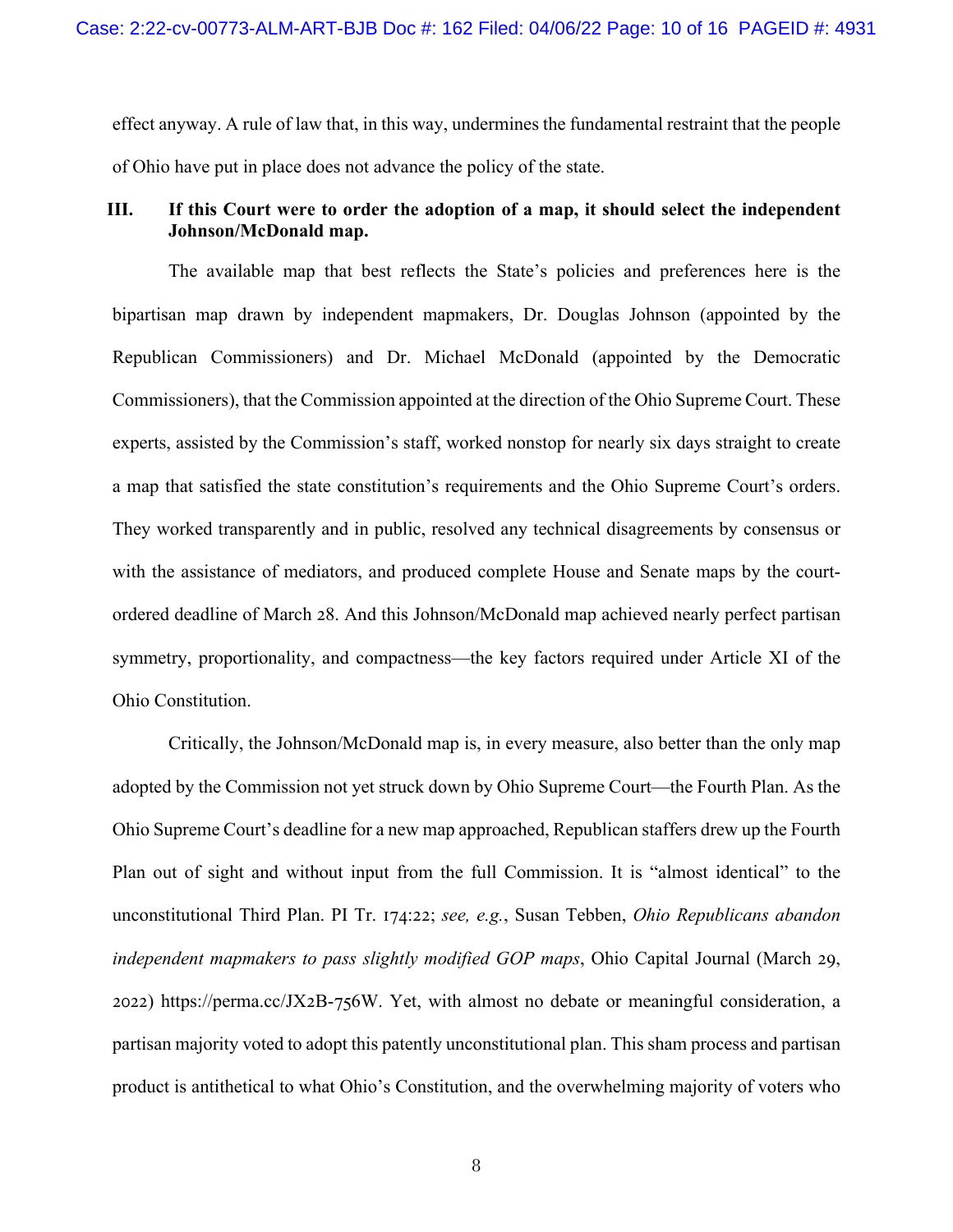recently amended it, envisioned. Accordingly, if this Court orders the adoption of a statelegislative-district map, it should select the independent Johnson/McDonald map.

#### **A. Unlike the Fourth Plan, the Johnson/McDonald map complies with Article XI, Section 6's substantive standards.2**

Article XI, Section 6 of the Ohio Constitution requires that, to the extent possible while meeting the other requirements, the Commission adopt a redistricting plan that  $(1)$  has symmetrical partisan fairness, (2) is proportional, and (3) is compact. Ohio Const., art. XI,  $\S$  6. The undisputed record evidence here shows that the Johnson/McDonald map satisfies Section 6's criteria—almost perfectly.

**I.** To start, the independent map demonstrates complete partisan fairness. The Ohio Supreme Court has explained that parity in the number of toss-up districts is critical to satisfying Section  $6(A)$ 's command that "[n]o general assembly district plan . . . be drawn primarily to favor or disfavor a political party." *LWV III*, 2022-Ohio-789 ¶ 33. The Johnson/McDonald map does just that: it includes three "Democratic-leaning" districts and three "Republican-leaning" districts (i.e., competitive districts in which the Democratic or Republican electoral performances over the past decade was between  $50\%$  and  $52\%$ ). PI Tr. 179:8–10.

The independent map is also the "most proportional" map among all the options. PI Tr.  $179:14-16$ . Section 6(b) requires that, once toss-up districts are removed, the proportion of Republican- and Democratic-leaning districts resemble the proportion of their vote shares in the last ten year's elections. *LWV III*, 2022-Ohio-789 ¶ 42. The independent map achieves nearly perfect proportionality: it contains  $54.8\%$  Republican seats and  $45.2\%$  Democratic seats—virtually

<sup>&</sup>lt;sup>2</sup> The Rodden plan, submitted by the Bennett petitioners, also complies with Article XI's requirements. But Senator Sykes and Leader Russo focus on the Johnson/McDonald plan here, given that it was drafted by the Commission pursuant to the Ohio Supreme Court's orders.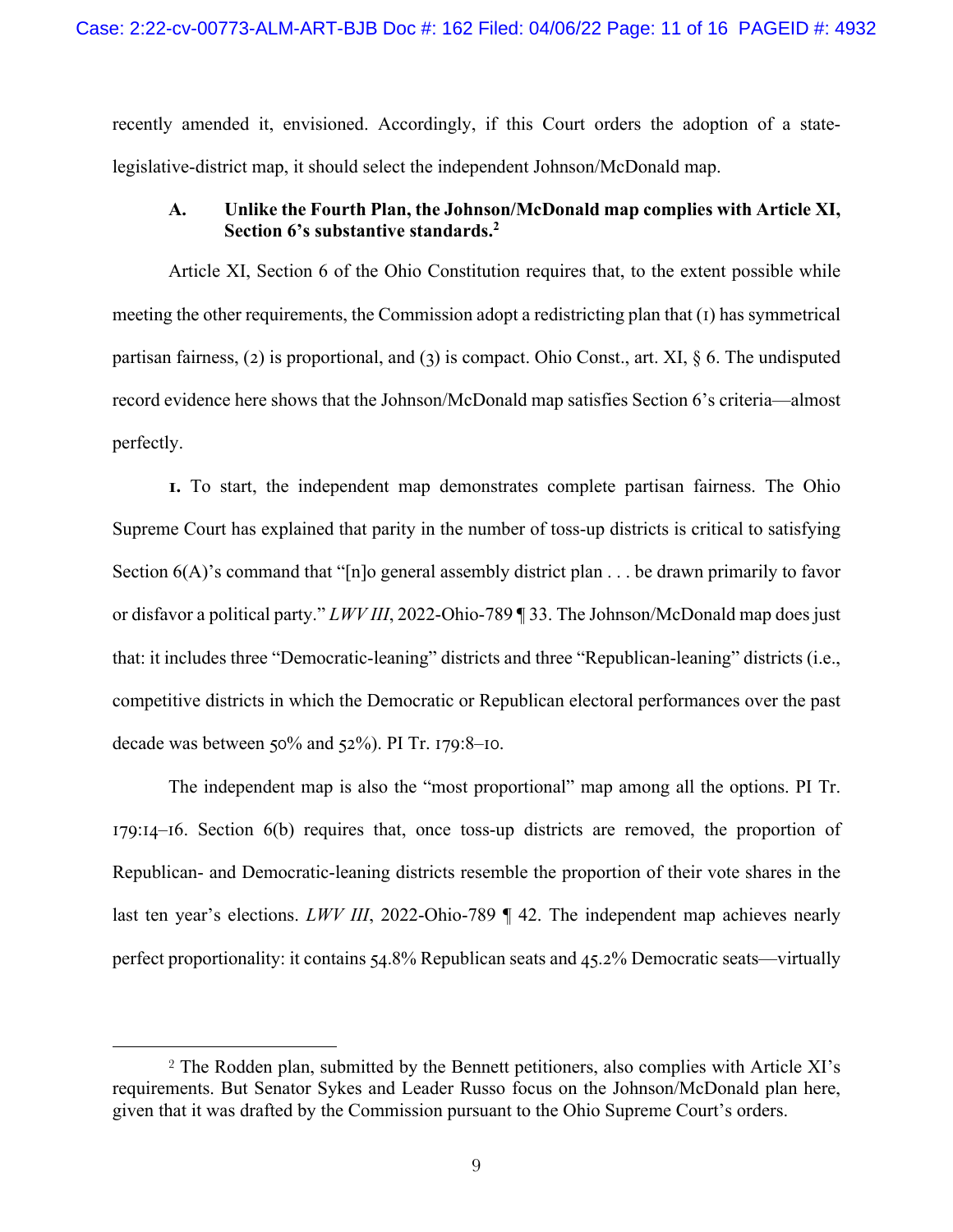identical to the actual  $54\% - 46\%$  statewide split in favor of Republicans. *See, e.g.*, ECF 144-2; PI Tr.  $I79:I2-I3$ .

Finally, the independent map is the most compact. *See* PI Tr. 138:14–22 (explaining what compactness means). In fact, it "scored better" in terms of compactness than any of the other maps that the Commission has considered. PI Tr.  $139:1-4$ .

In short, it is difficult to imagine a redistricting plan that more closely conforms with Ohio's constitutional requirements than the independent Johnson/McDonald map.

**Y.** By contrast, the Fourth Plan fails to come anywhere close to satisfying these requirements. Because the Fourth Plan is "essentially the same plan" as the constitutionally defective Third Plan, *see id*. at 174:22–175:4 ("99.7 percent of the voters are in the same district in the third and fourth plan"), it contains the exact same constitutional flaws.

Start with partisan symmetry. The Third Plan violated Section  $6(A)$  because it included 19 Democratic-leaning toss-up districts and zero Republican ones. *LWV III*, 2022-Ohio-789 ¶¶ 32– 33. Because all the Fourth Plan does is make "a couple of small moves in a couple of district lines," PI Tr. 175:10–12, it barely differs on this score: It includes 17 Democratic-leaning toss up districts and, again, zero Republican ones. *Id.* at 137:23–138:4 (Glassburn); *id.* at 175:7–12 (Rodden). That, too, is "remarkably one-sided" and constitutionally defective. *LWV III*, 2022-Ohio-789 ¶ 33. As the Ohio Supreme Court held, "when a plan labels every 'competitive' or 'toss-up' district as a Democratic-leaning one, that is evidence of intent to favor the Republican Party." *Id.* ¶ 34.

The Fourth Plan, like the Third Plan, also remains egregiously disproportional in violation of Section  $6(B)$ . When excluding competitive districts, Republican seats make up nearly 66% of the total districts—dramatically more than the actual statewide partisan split. PI Tr.  $178:5$ –II. There's no disputing that that figure violates the Ohio Constitution. It is barely less than 67.9% of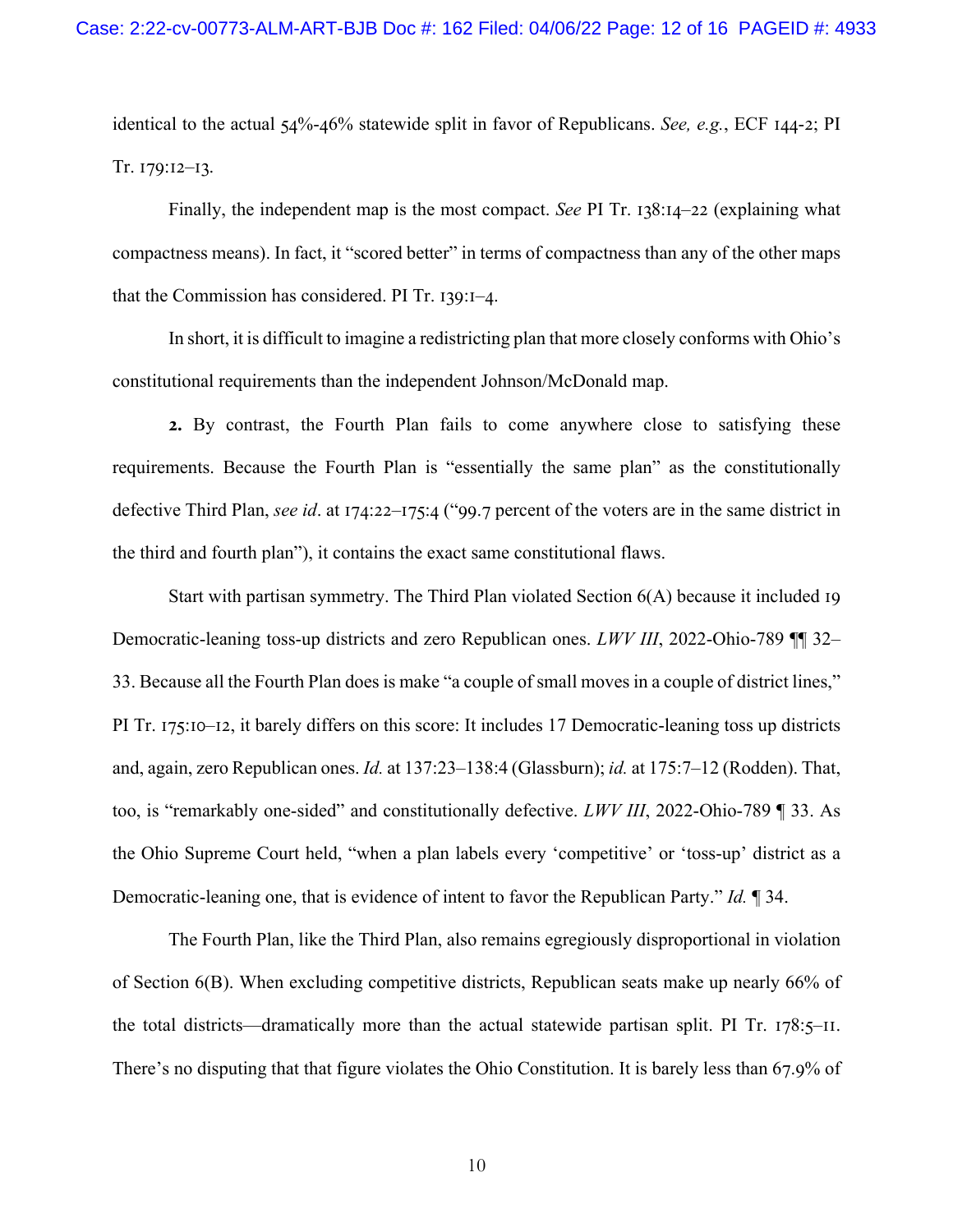the Third Plan and is in fact *more* than the First Plan's 64.4% share for Republicans, which the Ohio Supreme Court also held violated Article XI, Section 6(B). *LWV III*, 2022-Ohio-789 ¶ 42.

Odds are likely that the Ohio Supreme Court will strike down this mirror image of the Third Plan. But if it has not yet acted, nothing commends the adoption of a plan that is obviously unconstitutional—and fifty years of Supreme Court precedent instructing that federal courts setting interim maps must follow state policy prohibits it.

#### **B. The Johnson/McDonald map is the only map "drafted" by the Commission, as required by the state constitution and the Ohio Supreme Court.**

The independent map does not only satisfy Article XI's substantive standards—it is the map that best reflects the constitutional *process* by which a redistricting map is supposed to be adopted. Article XI, Section 1(C) provides that: "The commission shall draft the proposed plan in the manner prescribed in this article." As the Ohio Supreme Court explained, this means that the Commission must do more than adopt a map that was drawn by partisan mapmakers. The state constitution requires that the Commission itself "draft" the map, and the Ohio Supreme Court specifically instructed the Commission to "retain an independent map drawer—who answers to all commission members, not only to the Republican legislative leaders—to draft a plan through a transparent process." *LWV III*, 2022-Ohio-789 ¶¶ 25, 30.

That is precisely what the Commission did—until the Republican Commissioners altered the process in the final hours. Adhering to the Ohio Supreme Court's order to make "bipartisan efforts to reach a constitutional plan," *id.* at  $\P$  44, the Commission appointed independent mapmakers on a bipartisan basis and instructed them to produce a map from scratch that satisfied Article XI's standards. And, as required by the Ohio Supreme Court, the mapmakers conducted their "drafting . . . in public" so as to "promote transparency and increase public trust." *Id.* The Commission published a daily schedule of public meetings of the independent mapmakers, the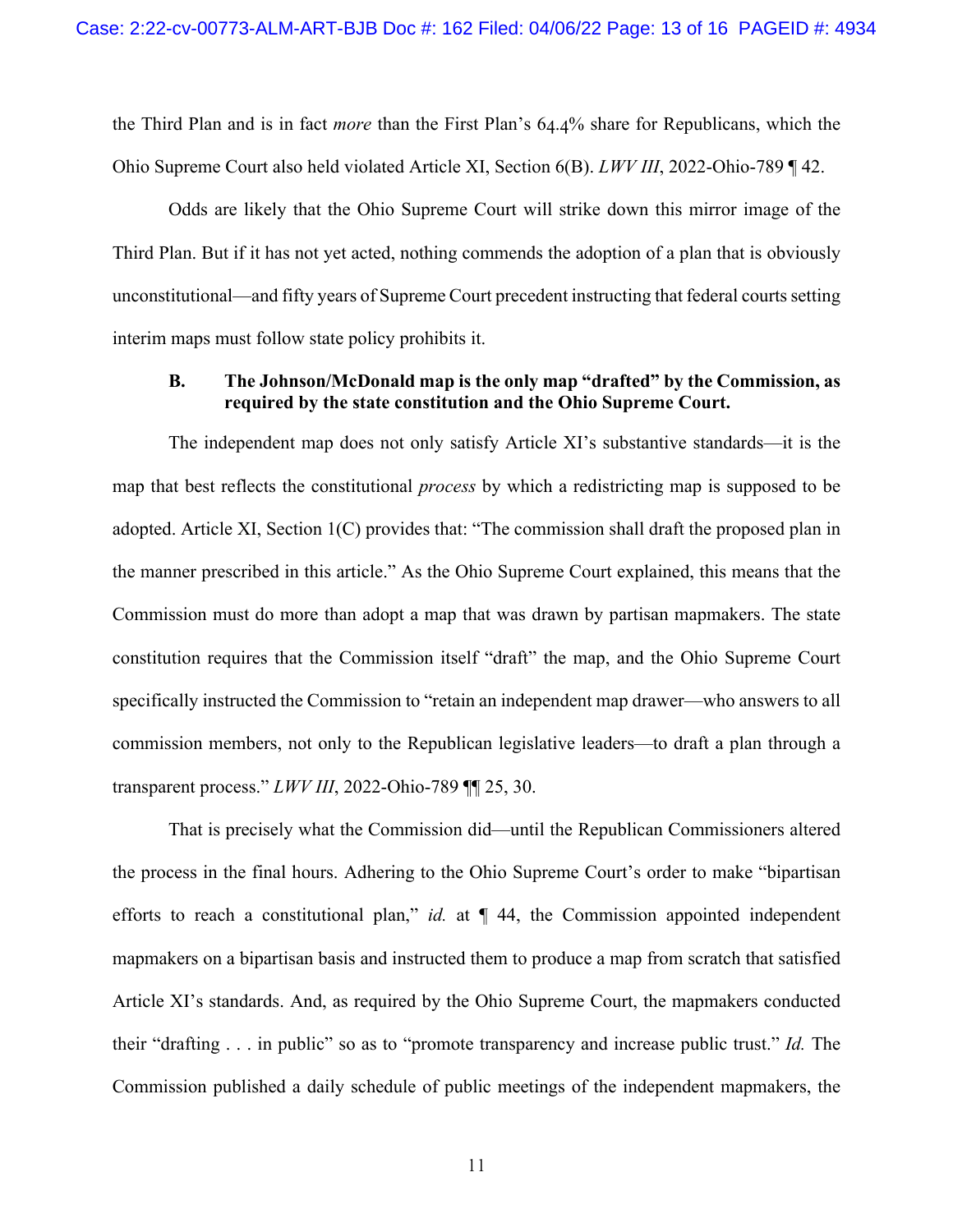drafting was live streamed on the Commission's website, and the Commission provided the mapmakers with feedback in full view of the public.

In stark contrast, the manner by which the majority adopted the Fourth Plan reflects exactly the type of "one-sided" and "flawed process" that the Ohio Supreme Court already held unconstitutional. *See id*. at ¶¶ 30–31. Once again, Republican leaders "controlled the map-drawing process to the exclusion of the minority-party and other commission members." *Id.* at  $\P$  26. Further, "it is clear that the commission again adopted a plan drawn by employees of the Republican caucuses." *Id.* at  $\llbracket 28$ ; *see* PI Tr. 157:1–4 (testifying that "map four w[as] exclusively drafted by the mapmaker for the legislative Republicans, that would be President Huffman's map drawer Ray DiRossi, and Speaker Cupp's map drawer Blake Springhetti"). And as before, "[t]he Democratic members of the commission had no opportunity to provide input in creating the [plan], and they had no meaningful opportunity to review and discuss it or to propose amendments once it was presented at the commission hearing." *LWV III*, 2022-Ohio-789 ¶ 27.

The Fourth Plan is, in short, "the product of just one political party." *Id.* at  $\P$  31. That violates the Ohio Constitution, which requires "the commission to abide by its Article XI duty to draft a plan, not to simply adopt one drafted by legislative staff at the direction of members of one political party." *Id.* This Court should therefore adopt the only plan that did *not* result from such a constitutionally flawed process—the independent Johnson/McDonald map.

#### **CONCLUSION**

For the reasons explained above, this Court should continue to allow Ohio an opportunity to develop a compliant map on its own. If it becomes necessary for this Court to intervene, it should order Secretary LaRose to adopt the Johnson/McDonald map.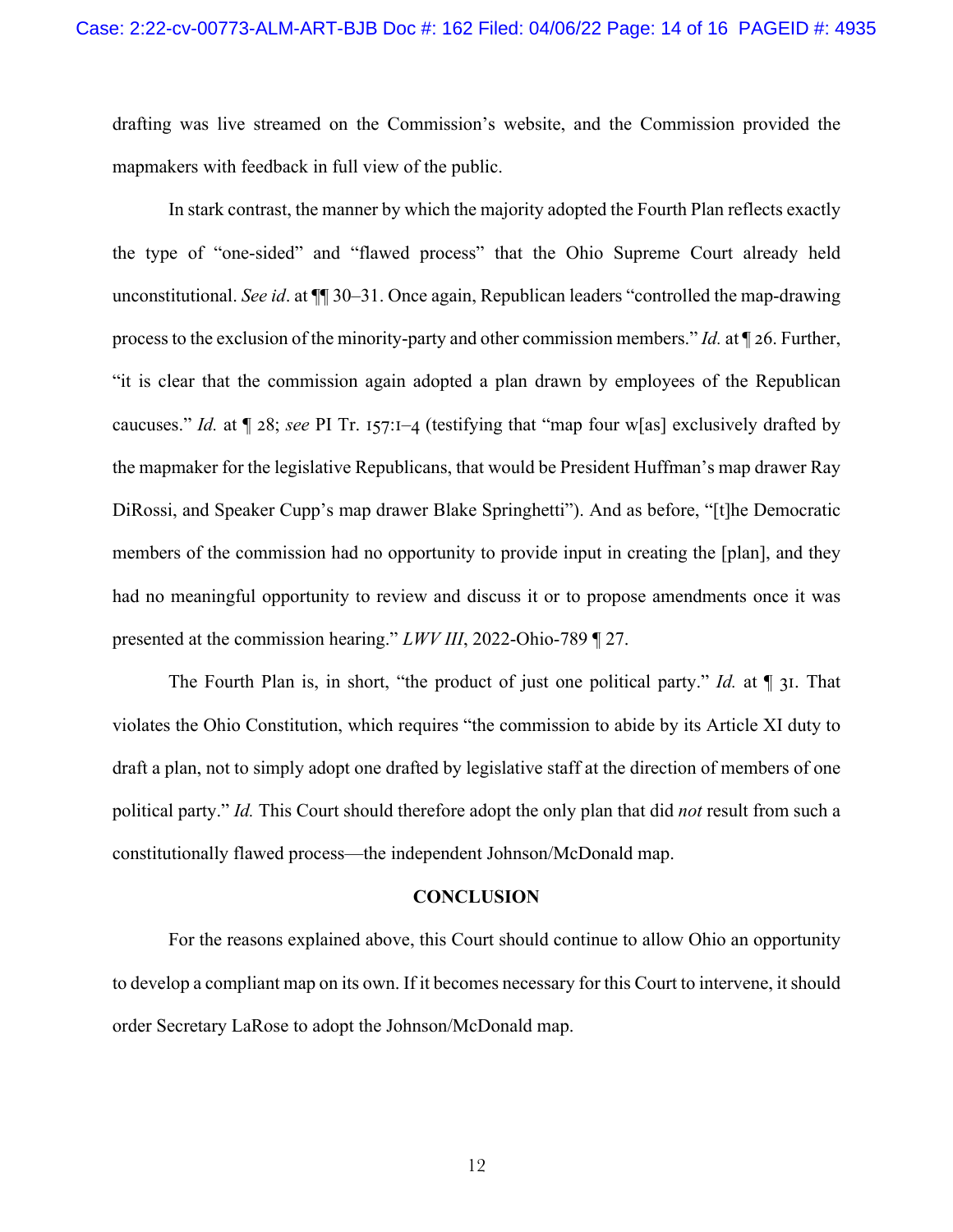Respectfully submitted,

*/s/ Matthew W.H. Wessler*

MATTHEW W.H. WESSLER (*pro hac vice*) JONATHAN E. TAYLOR (*pro hac vice*) ROBERT D. FRIEDMAN (*pro hac vice*) GUPTA WESSLER PLLC 2001 K Street NW, Suite 850 North Washington, DC 20006 Phone: (202)  $888-1741 / Fax$ : (202)  $888-7792$ *jon@guptawessler.com matt@guptawessler.com*

C. BENJAMIN COOPER CHARLES H. COOPER, JR. CHELSEA C. WEAVER COOPER ELLIOTT 305 West Nationwide Boulevard Columbus, OH  $43215$ Phone:  $(614)$  481-6000 / Fax:  $(614)$  481-6001 *benc@cooperelliott.com chipc@cooperelliott.com chelseaw@cooperelliott.com*

April 6, 2022 *Attorneys for Intervenors-Defendants*